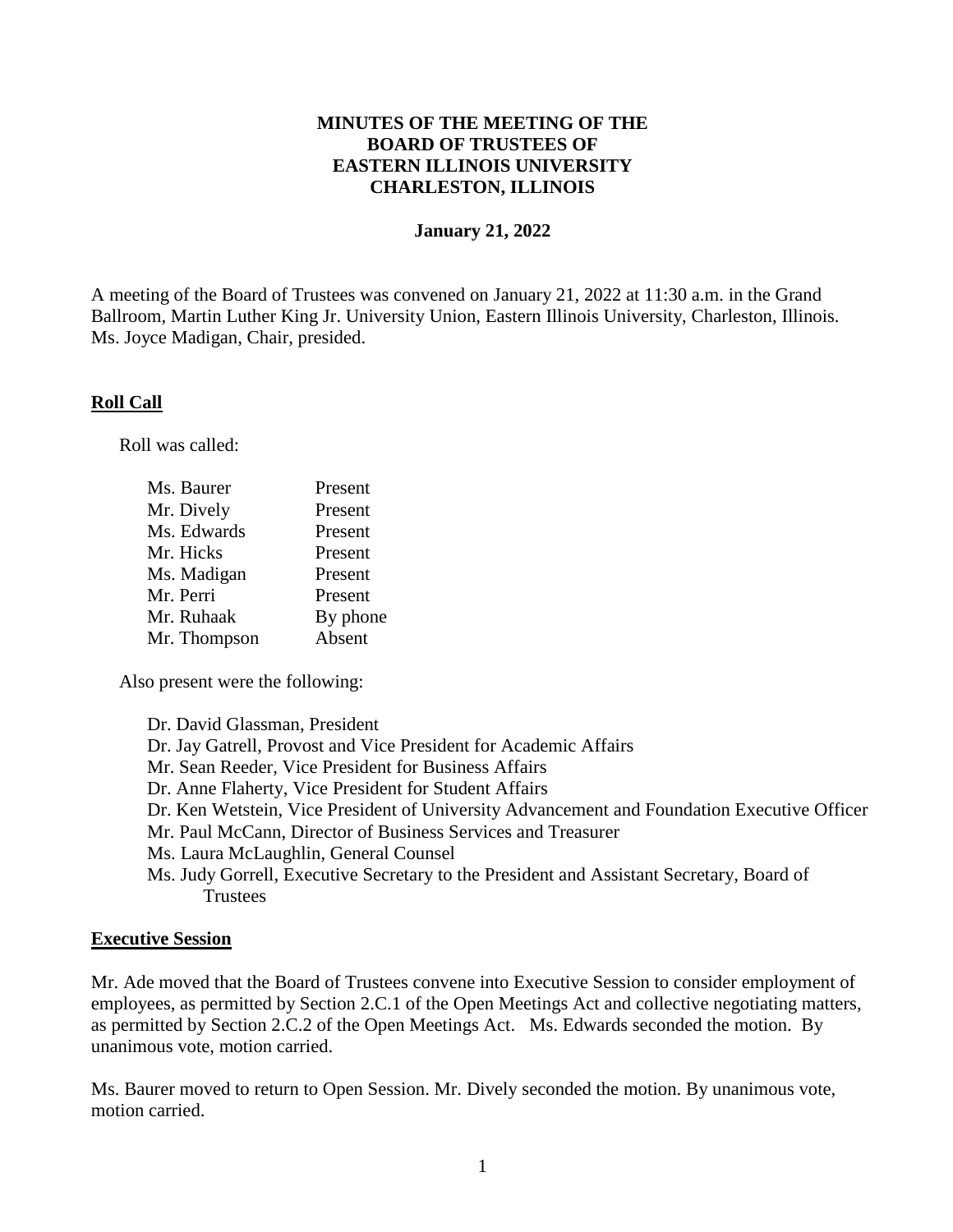# **Information Items**

### **Report from Board Chair**

Chair Madigan welcomed the trustees and all others to the Board meeting

### **Committee Reports**

#### Executive/Planning Committee

Ms. Madigan gave the report. Dr. Glassman reported that IBHE approved a budget request averaging 5%, which will be distributed to the public universities based on PELL eligibility. EIU would receive 6%. There will be additional money for MAP, and AIM High will remain the same as last year. Higher Education Appropriation hearings will be February 17 in the House and March 16 in the Senate. Speaker Welch and two legislators met with the Presidents/Chancellors of the public universities to discuss diversity in the Board of Trustees, Alumni Board, Foundation Board, President's Council, and the Deans.

Fall commencement was the first indoor commencement since 2019. The Lumpkin College of Business and Applied Sciences graduated 125 students, the College of Education graduated 142 students, the College of Health and Human Services graduated 77 students, and the College of Liberal Arts and Sciences graduated 164 students.

Josh Norman presented an Enrollment Management update and an update on Freshman Connection. Dr. Glassman reported that the Internal Auditor will be here in April.

#### Finance and Audit Committee

Mr. Hicks reported that Mr. Reeder discussed the finalized FY 2022 Budget that will be on the agenda this afternoon as an action item. Mr. McCann provided a YTD Line Item Status Report. Mr. Reeder provided an update of Refinancing of Outstanding Debt.

Board Regulations – No report

#### Academic and Student Affairs Committee

Dr. Jay Gatrell reported that there will be more face to face instruction in the Spring of 2022. Dr. Joe Gisondi and Corryn Brock provided an update on the Daily Eastern News.

Dr. Anne Flaherty introduced Ms. Marisol V. Gamboa, Chief Public Safety Officer. Dr. Flaherty provided an update on employee and student COVID vaccination verifications, number of tests administered, number of cases, and campus isolation and quarantine spaces. She also reported on the EIU Mental Health Days, November 16 and 17. Activities were planned throughout the two days for students. Included in the report were statistics from the Counseling Services, Mental Health & Wellbeing Review Group, and Mental Health Early Action on College Legislation.

#### University Advancement and Alumni Relations Committee

Dr. Ken Wetstein gave a brief update on fundraising for FY22 through December 31, 2021: The number of donors is down 8% which is in donors under \$1,000. The dollars through the second quarter is \$5.3M, an increase of 173% over last year. Impact gifts include \$270K for Capital projects, \$2.5M for endowment, and \$2.6M for Operations.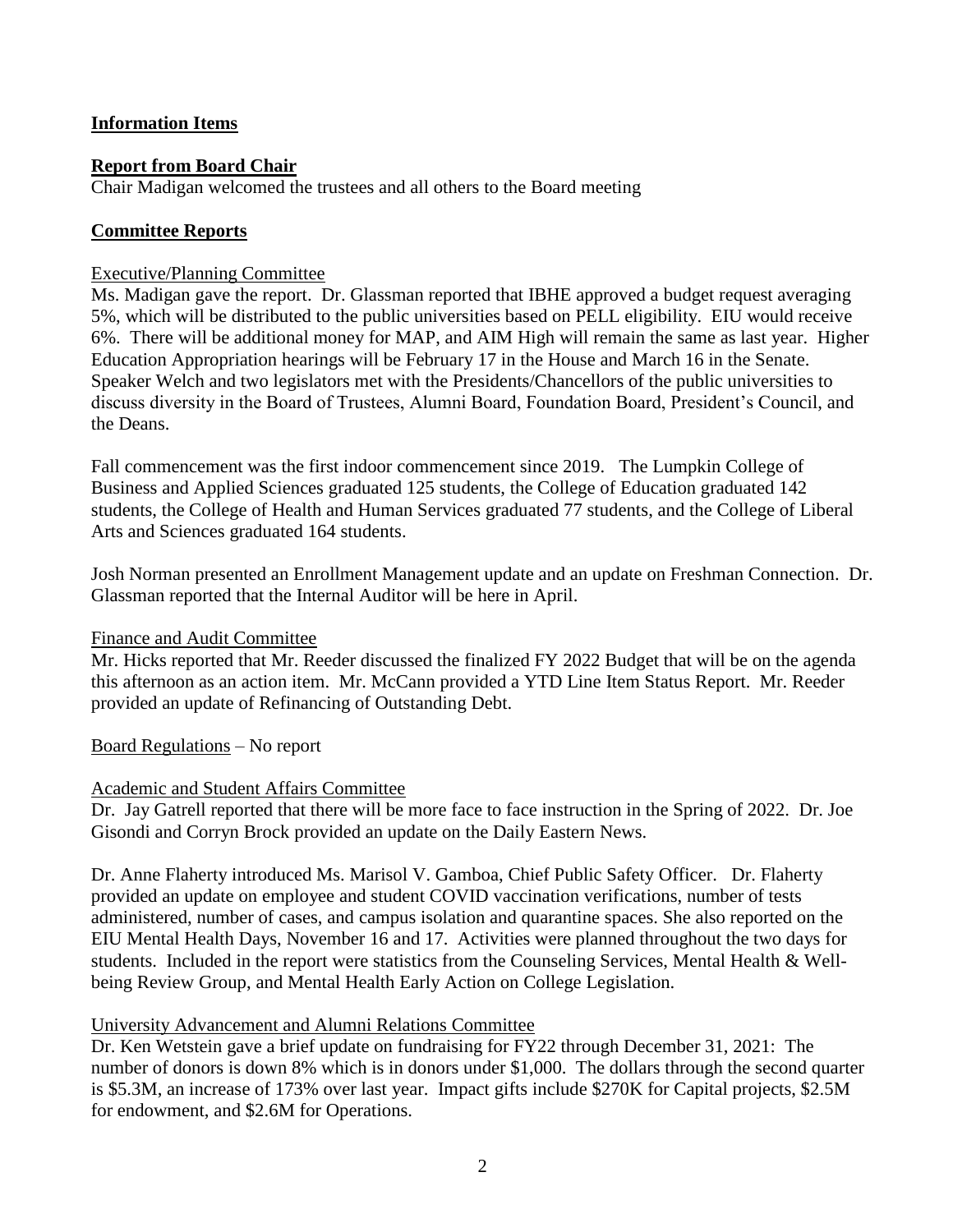VP Wetstein shared a brief report from Alumni Services, the Annual Fund, and Commencement. The Alumni Association's meeting is later this month  $(29<sup>th</sup>)$  and will tie-in with an Alumni Day event at an EIU Basketball doubleheader. Alumni Association's assets are estimated at \$2.9M. The Annual Fund -- 14,000-piece annual fund mailer to lapsed donors and non-donors went out in December. The President's end-of-year mailing is still yielding gifts, and a number of Affinity Campaigns are set for this Spring. Carl Mito will receive his honorary degree and speak at two of the ceremonies in May.

VP Wetstein shared information about the activities of the EIU Foundation**.** The Foundation's total assets are valued at more than \$123M due to market growth and increased farm valuations. The Foundation recently received a planned gift commitment of \$1M and received a \$1.7M gift from an estate that reached maturity.

# **Action Items**

- A. Mr. Dively moved to approve the minutes of the November 12, 2021 meeting. Ms. Baurer seconded the motion. By unanimous vote, motion carried.
- B. Ms. Edwards moved to approve the FY 2022 final budget. Mr. Hicks seconded the motion. By unanimous vote, motion carried.
- C. Ms. Baurer moved to approve the Contract Renewal and Successor Agreement for the Mid-America Carpenters Regional Council, Local #243. The Agreement was ratified on December 3, 2021. There are approximately 7 employees in the bargaining unit and the effective date of the contract is May 1, 2021 through April 30, 2024. All financial requests were withdrawn by the Union. Members receive prevailing rates for Carpenters for Coles County. Ms. Edwards seconded the motion.

Roll was called and the vote was as follows:

| Mr. Ade     | Yes            |
|-------------|----------------|
| Ms. Baurer  | Yes            |
| Mr. Dively  | Yes            |
| Ms. Edwards | Yes            |
| Mr. Hicks   | Yes            |
| Mr. Ruhaak  | N <sub>0</sub> |
| Ms. Madigan | Yes            |

Motion carried.

D. Mr. Dively moved to approve the contract extension for Thomas Michael. The proposed three-year extension on his existing contract renewal will terminate on August 10, 2027. Ms. Edwards seconded the motion.

Roll was called and the vote was as follows:

| Mr. Ade    | Yes |
|------------|-----|
| Ms. Baurer | Yes |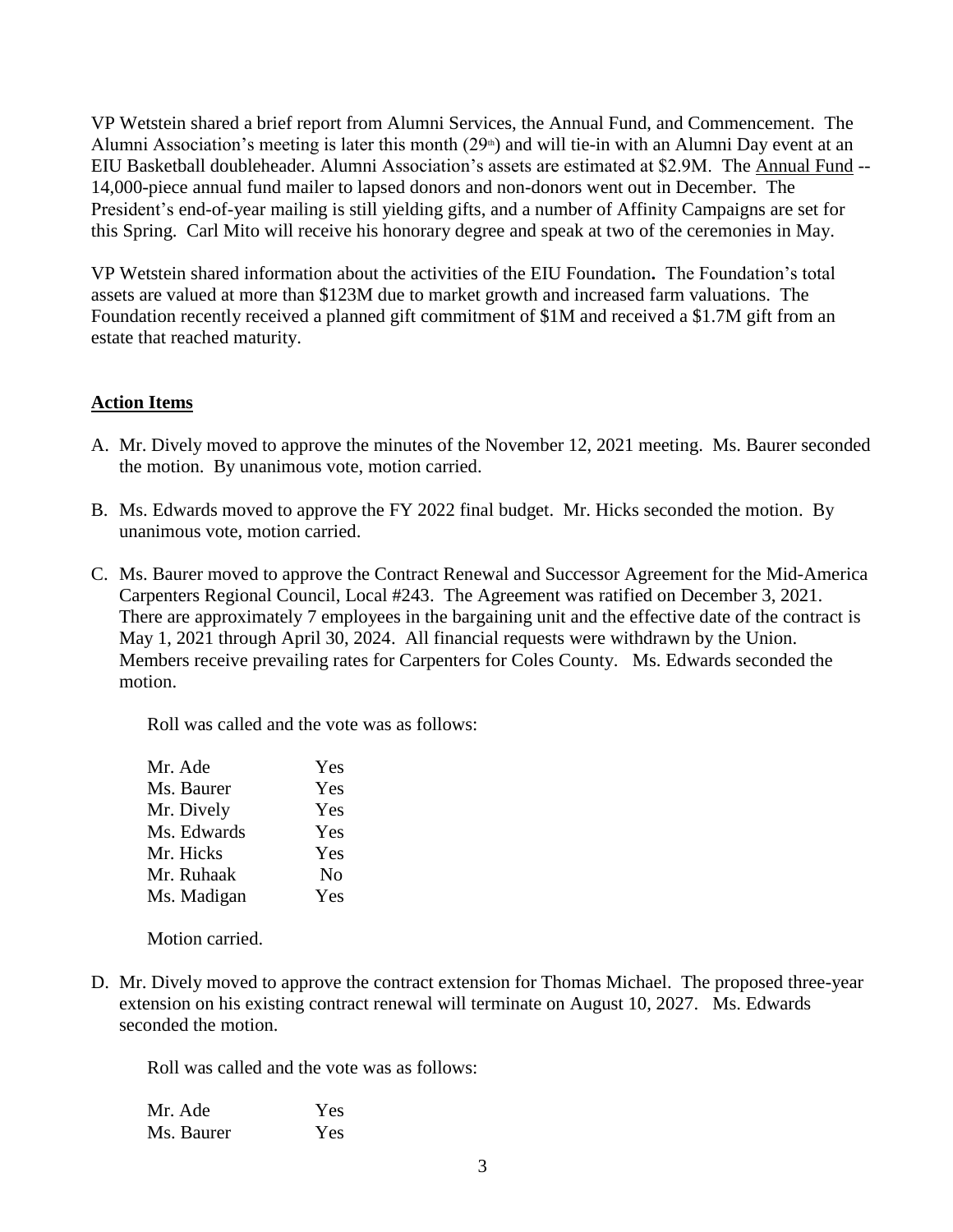| Mr. Dively  | Yes |
|-------------|-----|
| Ms. Edwards | Yes |
| Mr. Hicks   | Yes |
| Ms. Madigan | Yes |
|             |     |

Motion carried.

### **Information Items (continued)**

#### **President's Report**

Dr. Jay Gatrell introduced Mr. Jeff Owens, General Manager of WEIU, who presented the President's Report this afternoon on WEIU.

WEIU's mission is to use its human and technological resources in partnership with others to benefit EIU and help make Charleston and the surrounding area a better place to live, learn, work, and play. EIU received COVID CARES Money in the amount of \$725,159.00, and Mr. Owens talked about the Plan for the money. The Plan includes: Upgrade Avid News/Production, Media Production Platform for WEIU-TV, and the purchase of three new Chevy Traverse vehicles. The WEIU staff with the cooperation of EIU's leadership team want to guarantee the future of our facility with technological upgrades. The News Team will benefit from the Avid Upgrade.

Mr. Owens highlighted the EIU Students -- Leaders of Tomorrow, WEIU Alumni – News Watch, WEIU Alums all across the country, and Hit-Mix 88.9 WEIU Alums. WEIU Productions is responsible for great TV and the following programs: The Paw Report, Being Well, City Spotlight, Issues & Attitudes, Take A Hike – coming in 2022, and This Is Our Story. WEIU has produced two long form programs in 2021: Ted's Warehouse and Bob Spoo's Legacy at EIU. Hit-Mix 88.9 WEIU Radio is the Radio Home for EIU Panther Sports.

Mr. Owens highlighted the staff of twelve members who are responsible for the programming and daily operation of WEIU.

#### **Reports from Constituencies**

Faculty Senate -- No report

Staff Senate – No report

Student Government – Ms. Jacqueline Williams, Student Body President, addressed the Board of Trustees via a video. She shared activities scheduled during the fall and spring semesters, along with future asks from the Board.

Fall 2021: A time to transform ideas to action: Pantherpalooza, Student Government week monthly tabling events, Senate on the Go, Prowlin with the Prez. Spring 2022: RSO virtual tabling series, MLK Union Space Utilization survey, Student Organizations and award recognition –will begin next year, Panther Tracks, Freshman Leadership Council, Pantherpalooza, and monthly tabling. Future asks from the board: Continue efforts of opportunities for involvement and engagement with the student body, put first the mental health and self-care of EIU students, continue diversity efforts for